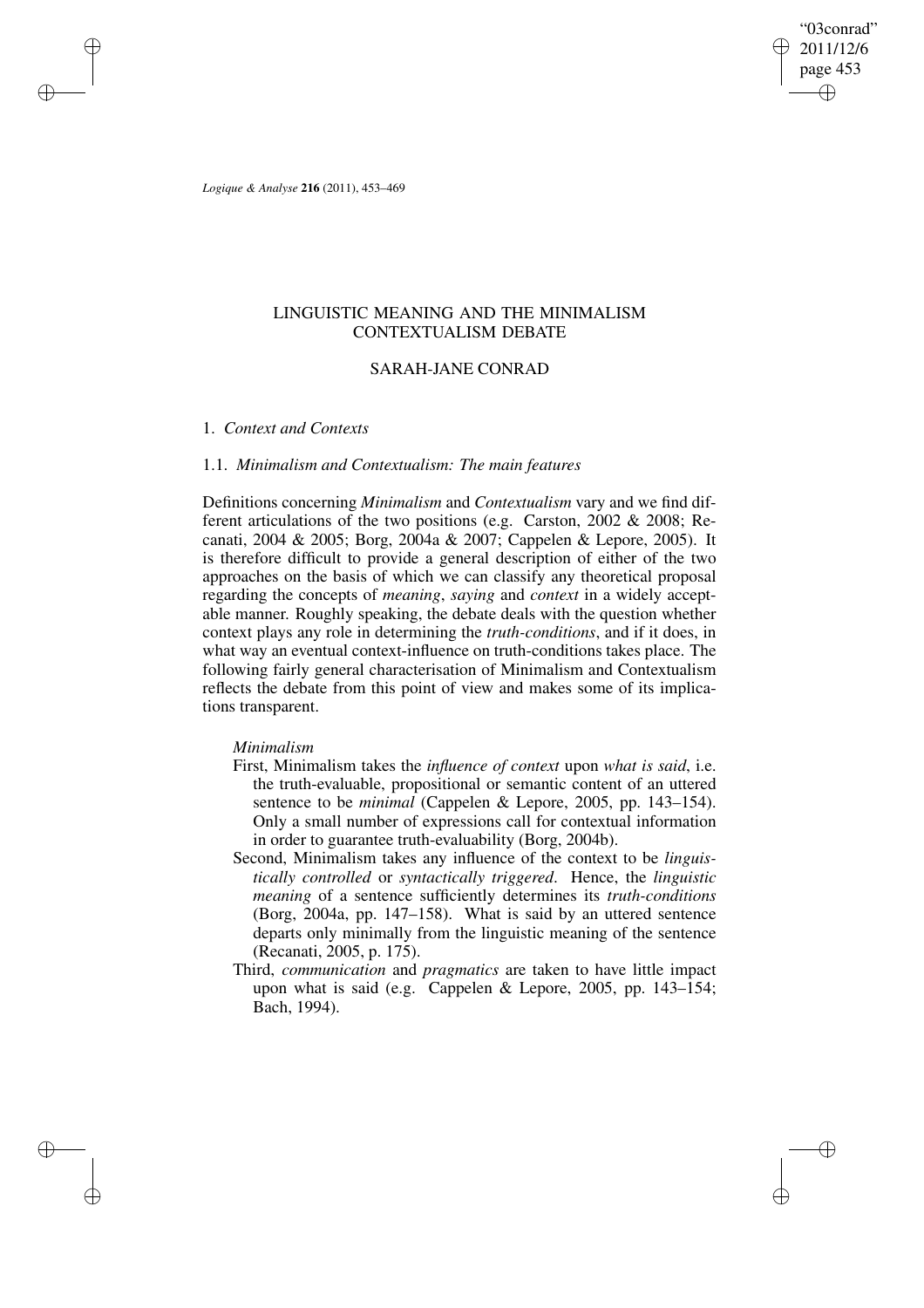#### 454 SARAH-JANE CONRAD

"03conrad" 2011/12/6 page 454

✐

✐

✐

✐

*Contextualism*

- First, Contextualism takes the *influence of the context* upon *what is said* to be much *bigger* than traditionally *assumed*. The number of context-sensitive expressions varies and the contextualists' criticism can be seen as an *existential* (Recanati, 2004) or a *universal claim* (e.g. Travis, 1985, 1996 & 1997; Bezuidenhout, 2002).
- Second, following Contextualism, context-influence is *not necessarily* linguistically controlled and needn't be syntactically triggered (Recanati, 2002). A simple equation of linguistic meaning with truthconditions is therefore not always or even never possible (depending on whether Contextualism is interpreted existentially or universally). Consequently, truth-conditions relate partially or even entirely to *utterances* (e.g. Carston, 2002, p. 28).
- Third, communication and pragmatics are taken to have a great or even essential impact upon what is said (e.g. Sperber & Wilson, 1986). The accurate reading depends again on the type of Contextualism put forward.

These characteristics of Minimalism and Contextualism show that even when the influence of context is not limited to the so called *basic set* of expressions (Cappelen & Lepore, 2005, pp. 1–2) such as "I", "you", "today" etc., this does not necessarily mean that a genuine contextualist position is put forward (even though it may be motivated by some of its insights). In addition, we must consider *in what way* the context-influence takes place and if it is modelled *syntactically*, *semantically* or *pragmatically* (Zeman, 2007, pp. 548–550 & p. 553).

Minimalism or positions faithful to its insights typically models contextinfluence either syntactically or semantically. In the first case, it locally adapts the *logical form* of individual words in a sentence in order to account for an eventual context-influence (Borg, 2004a; Stanley, 2000 & 2002). The resulting theory is sometimes called *Indexicalism*. The second approach has become very popular in recent years and adapts a Kaplan-Perry-framework (Kaplan, 1989; Barwise & Perry, 1983) for indexicals and demonstratives in order to handle other forms of context-sensitivity. The context-influence is semantically modelled by introducing different *standards* (*circumstances of evaluation*; *context of assessment*). They operate globally upon an uttered sentence's content in order to determine its truth-value. The resulting theories represent either some form of *Relativism* (Kölbel, 2002 & Recanati, 2007) or *Non-Indexical Contextualism* (Predelli, 2005; MacFarlane, 2005 & 2007; Korta & Perry, 2007; Corazza & Dokic, 2007). These approaches certainly interpret context-influence in a much broader sense. This fact links them to Contextualism. At the same time the positions just mentioned take

✐

✐

✐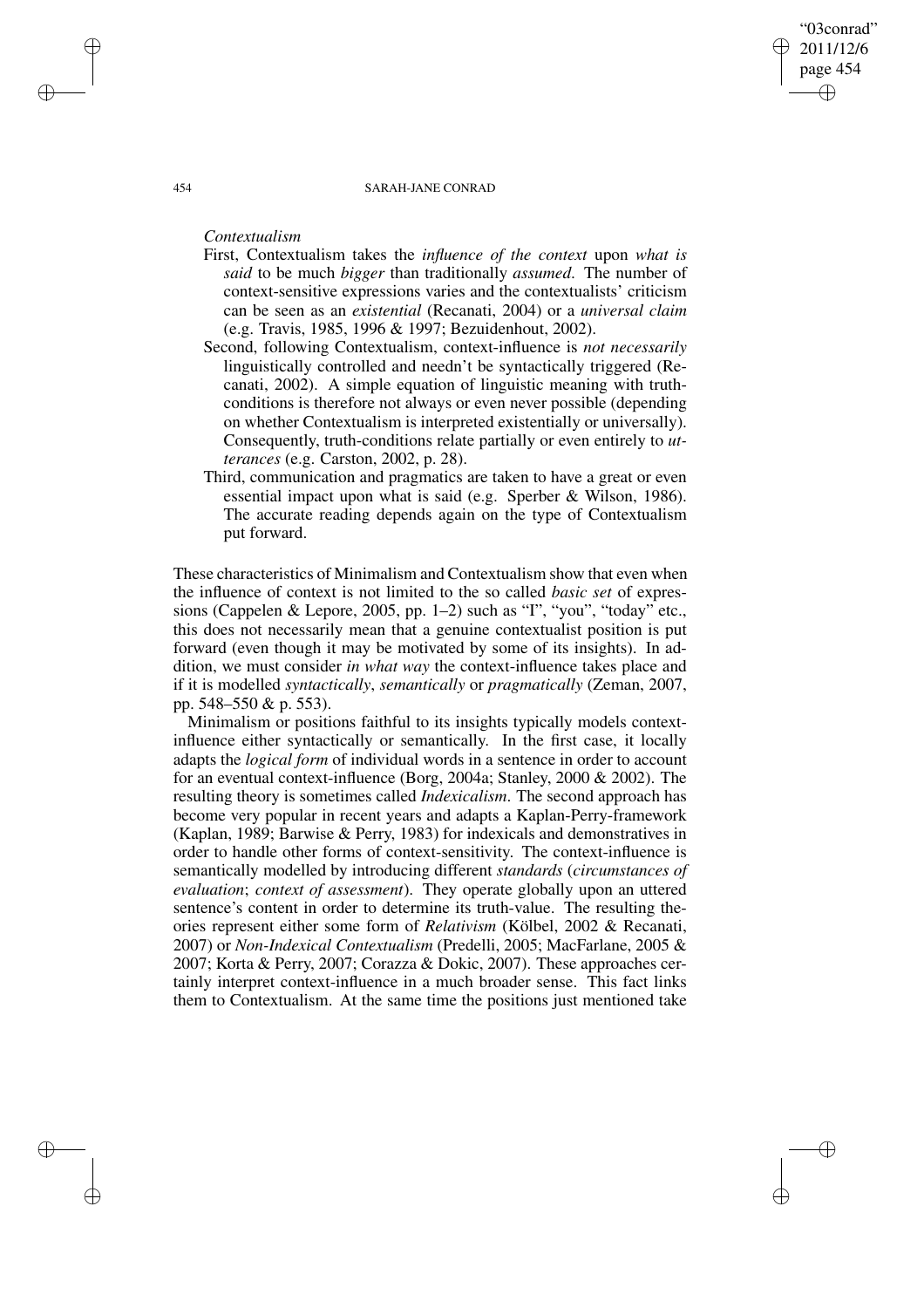context-influence to be systematic. This makes them minimalistic in their spirit. Now, if these standards are established only by and within the context of communication and taken to be essentially pragmatic, we get a genuine form of Contextualism (Recanati, 2007, p. 174).

Despite these nuances, we may nevertheless take the general maxim on board that Minimalism tends to hold context-influence as small as possible. It assumes an eventual context-influence to be linguistically controlled, allowing therefore to construe a close relationship between *linguistic meaning* or simply *meaning* and *truth-conditions*. 1 In contrast, Contextualism takes context-influence to be much bigger and not necessarily governed by linguistic means.

## 1.2. *Minimalism, Contextualism and Linguistic Meaning*

✐

✐

✐

✐

The following portrayal of the debate will mainly focus on Contextualism interpreted as a universal claim and neglect, at least intermediately, the question concerning the relationship between meaning and communication. The first choice is motivated by the fact that only a universal interpretation of the contextualists' claim poses a real challenge for Minimalism. If we interpret Contextualism as an existential claim, we leave open the possibility of providing specific solutions for eventual problematic expressions or sentences. In addition, the universal reading allows avoiding the very troubling question whether semantically interpreted truth-conditions really are on par with pragmatically interpreted ones. According to universal Contextualism, a semantic interpretation of truth-conditions is simply not available. Truthconditions are an entirely pragmatic issue, related not so much to *sentences* but to *utterances* (e.g. Recanati, 1989).

The second choice concerning the connection between meaning and communication and its preliminary suspension has to do with the problem that the debate otherwise loses its drive. Minimalists and contextualists tend to view the matter in principle differently. Even though most contextualists assume a very strong conceptual link between meaning and communication and take it to be the starting point of their investigations, their main worries can be made transparent without making any initial assumptions concerning the relationship between the two concepts.

Minimalism and Contextualism both operate with the concept *linguistic meaning* and believe some kind of stable linguistic or semantic input to be indispensable. Of course, we find different labels for the concept and some

<sup>1</sup> Kent Bach (2006: p. 435) calls his position *Radical Semantic Minimalism*. He rejects the assumption that the linguistic meaning of a sentence can be identified with its truthconditions. His Minimalism is motivated by the assumption that communication has no influence upon meaning, see point 3.

"03conrad" 2011/12/6 page 455

✐

✐

✐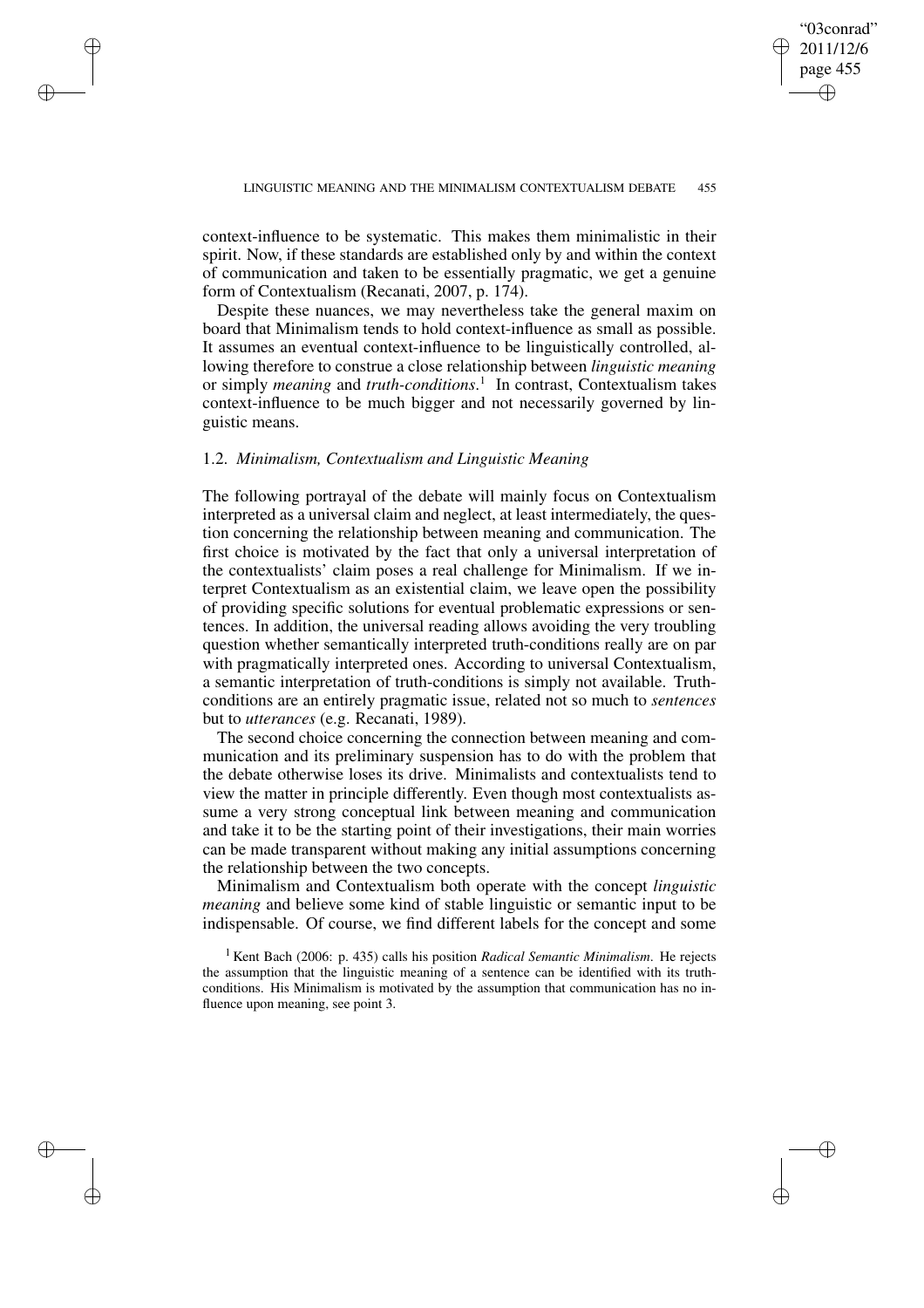"03conrad" 2011/12/6 page 456 ✐ ✐

✐

✐

### 456 SARAH-JANE CONRAD

prefer talking of the *conventional meaning* (e.g. Bach, 1994, p. 127), others of *standing meaning* (Heck, 2001, p. 6) or *linguistic conventions* or *rules* (e.g. Recanati, 2005, p. 174). Still others use the term *linguistically encoded meaning* (Carston, 2008, p. 322), *character* (Kaplan, 1989, p. 505) or even *logical form* (Sperber & Wilson, 1986, p. 193) etc. instead. In all of these cases, the name functions as a common denominator for some kind of *linguistic input*, whatever minimal or grand it may be.<sup>2</sup>

Minimalism and Contextualism assess the role of this linguistic input differently. While Minimalism believes it to be sufficient for determining the truth-conditions, Contextualism holds it to be too weak in this regard. Referring to information originating from context appears necessary in order to overcome the weakness of linguistic meaning. The thesis that meaning implies communication can be seen as a *consequence* of another, much deeper lying problem; namely the worry that linguistic meaning is ineffective when it comes to determine truth-conditions of an uttered sentence. Contextualism then combines the diagnosis with the thesis that only the pragmatic context can provide the necessary information for determining the truth-value of the sentence uttered. However, these two claims, namely, that the linguistic meaning is semantically weak and that the context plays a genuine pragmatic role, can and must be defended separately.

In what follows, I would like to focus on the role linguistic meaning plays according to Contextualism. The question I want to ask is if it actually makes sense to interpret context in the very comprehensive way Contextualism suggests. The investigation will show that the assumptions concerning context cannot be defended as any talk of linguistic meaning becomes obnoxious and the project of building a systematic theory of language unintelligible. Before arguing for this point in more detail, I will discuss some problematic sentences used by Contextualism. They allegedly show that context plays a constitutive role in determining truth-conditions.

# 2. *Sentences falling short of truth-conditions*

## 2.1. *Syntactically well-formed sentences without semantic content*

The whole debate between Minimalism and Contextualism originally set off with the discussion of sentences of the following sort:<sup>3</sup>

<sup>2</sup> There are, however, forms of Contextualism, namely the so-called *Eliminativism*, who denies that semantic input really takes place. (Recanati, 2005, pp. 183–185). I will come back to this position at the end of the paper.

✐

✐

✐

<sup>3</sup> Meaning here and elsewhere of course the *uttered* sentence.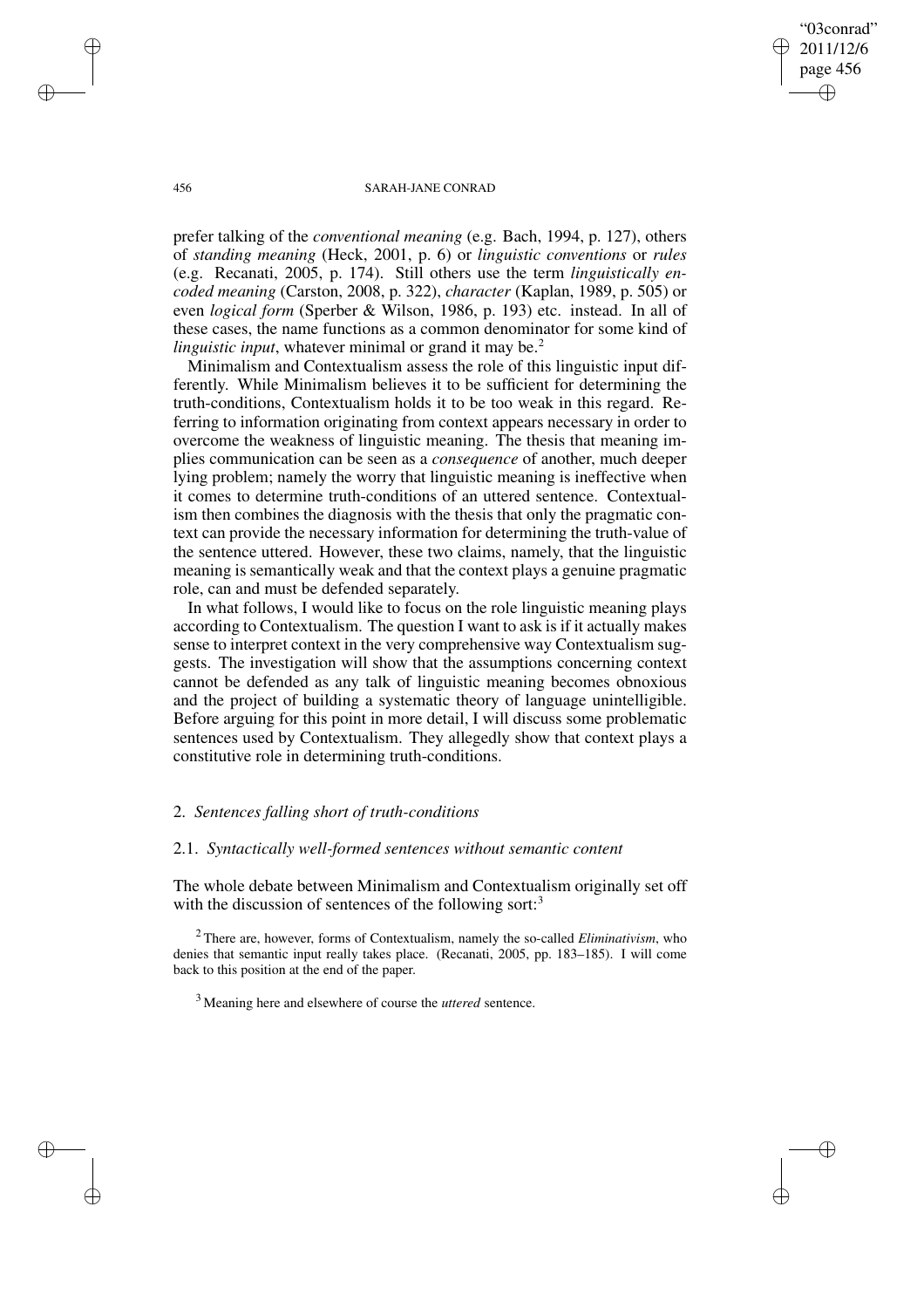LINGUISTIC MEANING AND THE MINIMALISM CONTEXTUALISM DEBATE 457

"03conrad" 2011/12/6 page 457

✐

✐

✐

✐

(1) Jane is ready.

✐

✐

✐

✐

(2) Peter is tall.

The two sentences (1) and (2) are both *syntactically well-formed*. But without providing further information *what* Jane is ready *for* or indicating the *relevant class of comparison* with regard to which Peter's height must be evaluated, the two sentences cannot be said to be either true or false. Hence, they are *semantically underdeterminate*.

The problem has nothing to do with classical forms of underdetermination requiring further contextual information, as the relevant references are taken to be given and neither sentence is ambiguous. The meaning of the expressions "ready" and "tall" rather is too unspecific and does not make a full contribution to the truth-conditions of the two sentences. Yet, one would expect them to do so, as sentences (1) and (2) are syntactically well-formed. They both seem to violate the principle that sentence meaning is sufficient for determining the truth-conditions. From this, contextualists conclude that context must play a much grander role than traditionally assumed: It must help to overcome the incompleteness of sentence (1) and provide the missing class of comparison for sentence (2).

Of course, it is worth repeating that holding these sentences to be problematic does not commit one to a contextualist's position. Different analyses and locally effective solutions may be provided on either a syntactic or semantic level, as mentioned above. According to Contextualism, however, these attempts are bogus as the problem of semantic underdetermination is universal and patchwork solutions are necessarily vain.

## 2.2. *Right and wrong truth-conditions*

In order to corroborate their worries, contextualists introduce examples as the following ones:

- (3) I have nothing to wear.
- (4) Paul had breakfast.

With regard to sentences (3) and (4), we may initially suppose that the sentence meaning is sufficient for determining the truth-conditions. (3) is true if the speaker has nothing to wear, while (4) is true if the person referred to by the name "Paul" had breakfast. The linguistically anchored content will be in most cases trivially false for (3) and trivially true for (4), as most people have something to wear or had breakfast at one point in their lifetime. Now, someone uttering these two sentences will in general mean something more specific, for example that she has nothing *suitable* to wear *for an interview*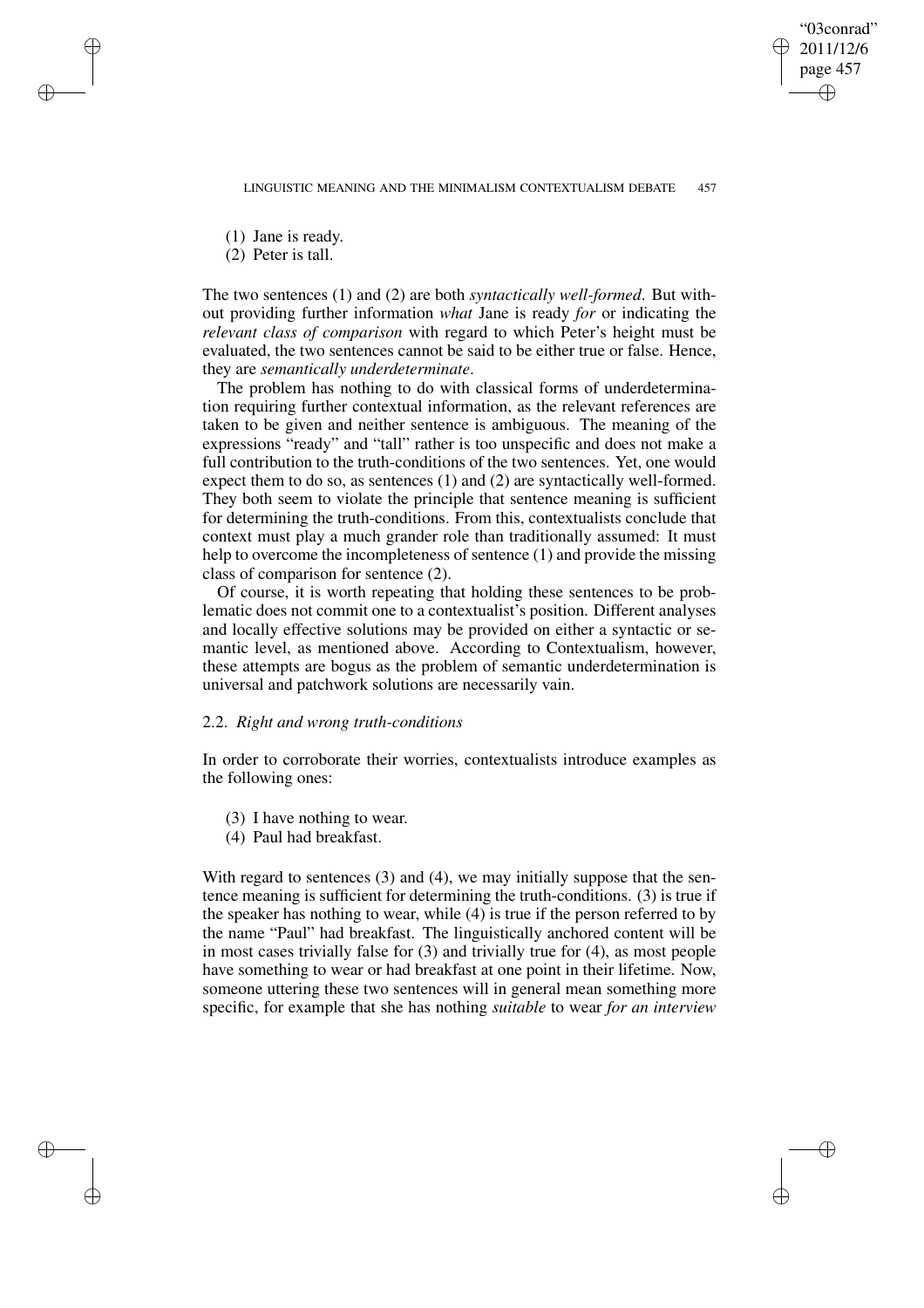"03conrad" 2011/12/6 page 458 ✐ ✐

✐

✐

### 458 SARAH-JANE CONRAD

or that Paul had breakfast *that very morning*. Hereupon Contextualism concludes that sentence meaning very often provides *wrong* truth-conditions and it is only with the help pragmatic information that we can specify the proper truth-conditions, often called the *intuitive truth-conditions* (e.g. Recanati, 2001, p. 79) or the *intuitive proposition* expressed (Carston, 2008, p. 323).

One may argue that at this point the question concerning communication and its contribution to truth-conditions becomes vital as the relevant truthconditions can only be evaluated with respect to the communicative setting. We will see, however, that we can circumvent the question concerning the conceptual link between meaning and communication by interpreting these examples differently. We simply focus on the role of linguistic meaning and consider its particular contribution to what is said by an uttered sentence.

### 2.3. *Pragmatic truth-conditions*

- (5) The kettle is black.
- (6) The ball is round.

According to Contextualism, the predicate "black" allows for different usage. One may refer to a kettle being painted black on the inside, on the outside or all over. A kettle may be made out of black enamel, covered with black soot, because it was used above the open fire etc. The word "black" does not say in what way the property of blackness is exemplified. Just as with any other colour term, the meaning of the predicate is unspecific in this regard. It provides only a blurred view, so to say, of the object and the property in question. According to contextualists, this then makes it necessary to refer to additional information, specifying *in what way* the colour must be instantiated. Because a kettle covered with black soot may not count as genuinely black and (5), if uttered, would therefore be considered to be false. Hence, the additional information seems indispensable for evaluating (5) as either true or false following Contextualism.

The same holds for example (6): The linguistic meaning of "round" provides only some fairly general information concerning the property of being round, leaving it open, if the word refers to an oval formed ball, an elliptical or a circular one. Yet, the question how the property must be instantiated requires an answer for proceeding to truth-evaluation, as an oval formed ball might not be truly called round, but only a circular one. According to Contextualism, the more specific information concerning the form of the ball is not provided by the linguistic meaning and thus originates from elsewhere.

The two examples (5) and (6) slightly differ from each other. In the first case, contextual information is needed for indicating to what type of surface or what kind of material the predicate "black" must refer to in order to be

✐

✐

✐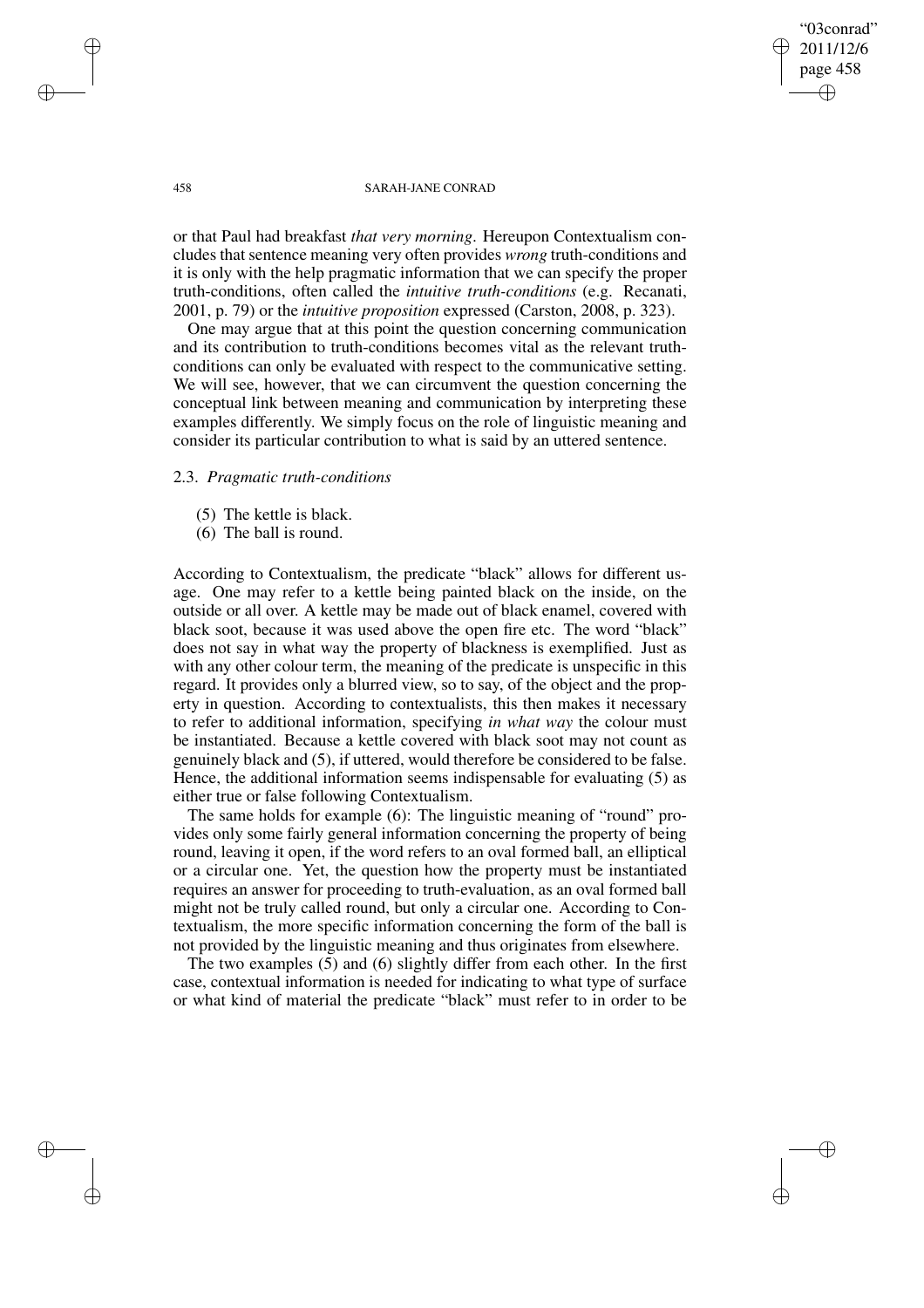✐

truly black. However, example (6) distinguishes different forms of being round. Yet, we may simply switch the two scenarios and claim that the colour-predicate moreover fails to indicate the precise tone the property must have: Must it be pitch-black or more greyish etc.? Again only context could provide these further details which underlines the very extensive role context plays for truth-evaluation. I leave it to the reader to come up with another scenario for  $(6)$ .

## 2.4. *Contextualism going radical*

✐

✐

✐

✐

At this point the semantic-underdeterminacy-thesis can be generalised and appears to be a very radical claim: The linguistic meaning of a word is *in principle* too unspecific. It only provides a very general instruction how to apply a word. This unspecificity is considered to be an intrinsic trait of linguistic meaning, necessary for coping with the broad variety of possible usages, as we have seen them in the discussion of the examples. Further information is therefore indispensable for determining the truth-value of an uttered sentence. This additional information forms part and parcel of the truth-conditions and can only be provided by pragmatics; truth-conditions are therefore pragmatically infected — according to contextualists, at least.

Against the background of this reconstruction, the differences between the three sets of examples diminish at once. The problem highlighted by the examples appears to be one and the same for all cases (see Recanati, 2005, 179f.). They now can be seen as manifesting all the same type of semantic underdetermination we have diagnosed with regard to "black" and "round": The meaning of all predicates such as "to have nothing to wear", "to have breakfast", "ready" and "tall" only gives a general instruction in what case the words may be applied; too general in order to be effective with regard to truth-conditions.

In order to illustrate the contextualists' point, we may consider the following analogy: Contextualism assumes that the same variability and unspecificity which we typically find with regard to generic terms such as "colour" or "shape" also holds with their specific correlates like "black" and "round". While the generic terms leave it open whether the object in question is black or blue, round or square, the specific terms leave it open if the object is black on the inside or on the outside, if it is formed more circular or more oval etc. (Travis, 1996, p. 456). If we consider the very heterogeneous roles context must play with regard to the predicates mentioned in these examples, it seems very plausible that context-influence cannot be systematically captured and any syntactical or semantic solution risks to fail. Of course, one would have to argue for this point separately. Yet, if Contextualism is identified with this last assumption, the very possibility of interpreting the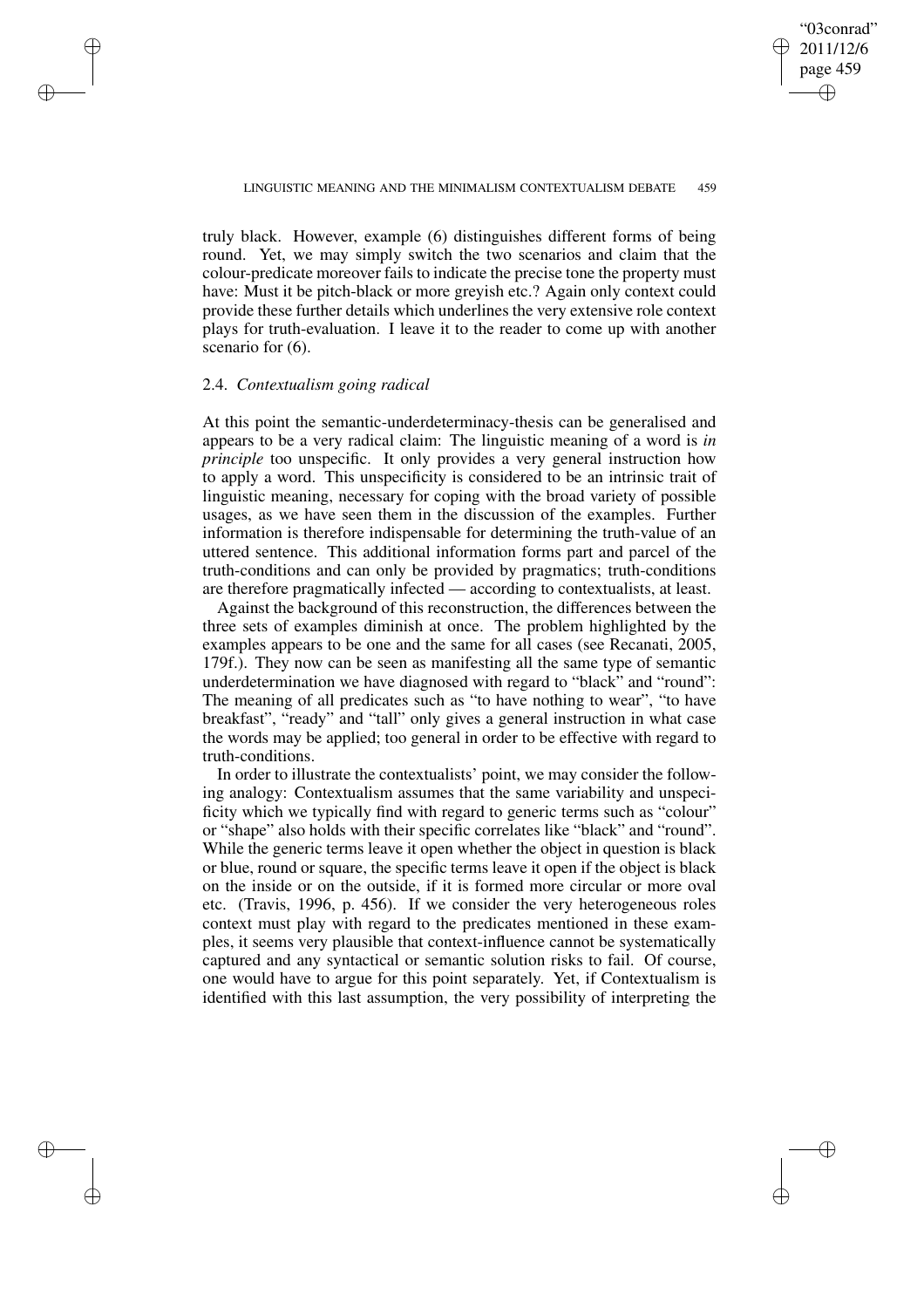## "03conrad" 2011/12/6 page 460 ✐ ✐

✐

✐

#### 460 SARAH-JANE CONRAD

truth-predicate semantically vanishes. Instead, "true" and "false" turn out to be essential properties of utterances and not of sentences.

Hence, the real bone of contention between Minimalism and Contextualism is the power of linguistic meaning. Referring to contextual information such as the communicatively established standards becomes necessary because of the alleged weakness of linguistic meaning. By this Contextualism challenges a long-standing picture of the way reference-fixing and describing work: Traditionally, word-meaning was taken to be an effective means to determine the extension of a word, thereby contributing to the referential or truth-evaluable content of an uttered sentence. The examples (1) to (6) seem to prove this thesis wrong. They show that linguistic meaning only gives some general instructions how to apply a word, leaving yet important details open. Contextualists' criticism thus concerns the overall picture of semantics defended by Minimalism, which erroneously holds linguistic meaning to be more powerful than it actually is.

### 3. *Contextualism, linguistic meaning and truth-conditions*

Minimalism and Contextualism both assume linguistic meaning to play a constitutive role for determining the truth-conditions of an uttered sentence. While Minimalism identifies meaning with truth-conditions, Contextualism criticises such an equation by arguing that meaning is simply too general and unspecific in order to do so. This makes it necessary to refer to context, playing a constitutive role for determining the truth-conditions. Contextualism thus interpreted does not operate with truth-conditions of different types, namely semantic truth-conditions and pragmatic truth-conditions. Any such duplication is avoided and the question concerning eventual equivocation prevented, because of the universal influence context is taken to have upon truth-conditions. Second, even though most contextualists do refer to communication and suggest that it is only within and by communication that the additional information is specified, this assumption appears to be a mere consequence of the weakness of linguistic meaning: Pragmatics only comes in where semantics turns out to be insufficient.

But if linguistic meaning does not make a full contribution to the truthconditions of a sentence, what kind of share does it make and are the contextualists' criticisms really warranted? Before tackling these questions, we shall discuss some of the consequences following from the above sketched picture for the relationship between the linguistic content of a sentence and the content of an utterance.

✐

✐

✐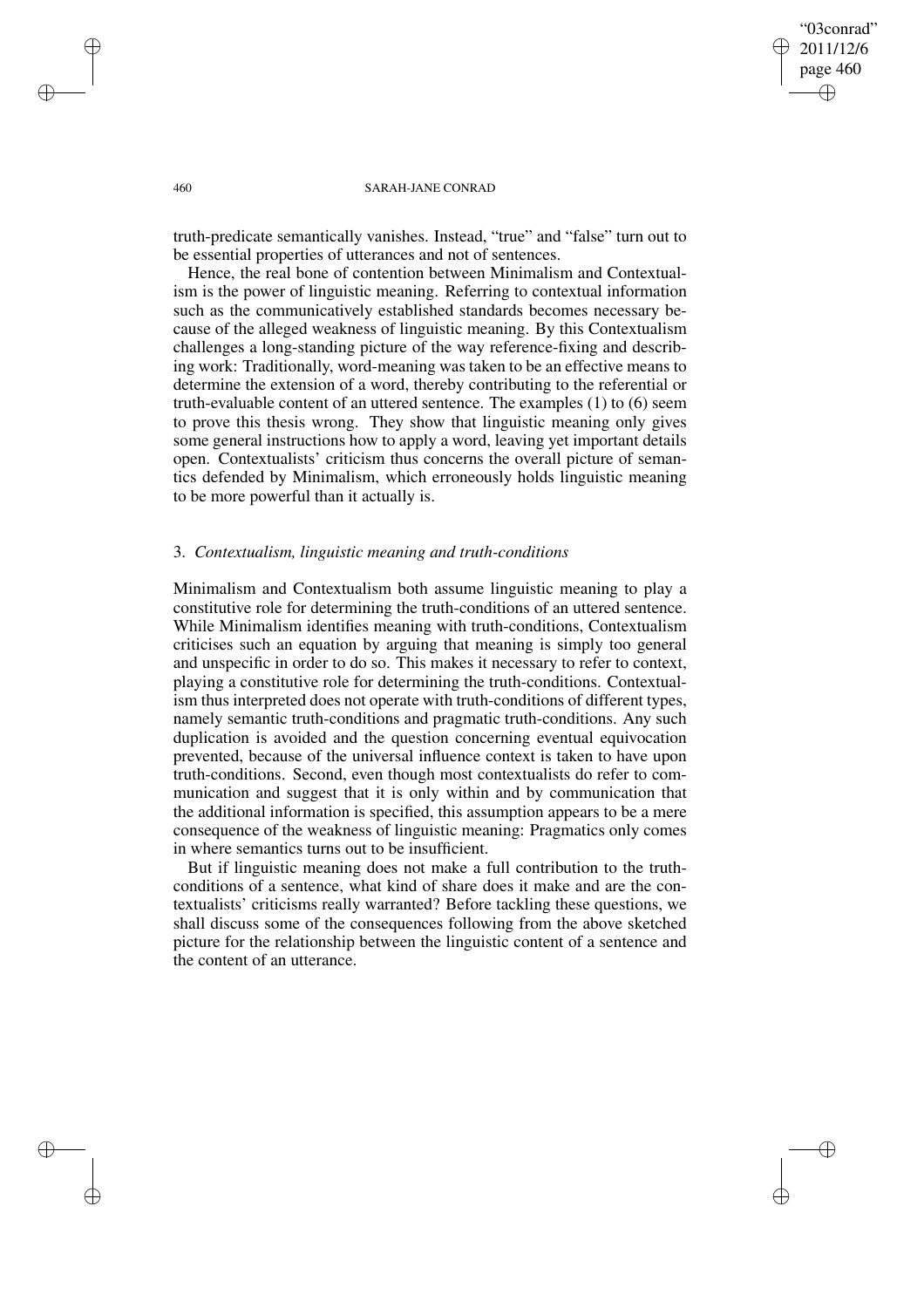✐

# 3.1. *Being black without being truly black*

According to the above sketched Contextualism, the following scenario may hold with regard to sentence (5): Two people, S1 and S2 are referring to an originally red kettle all covered with black soot. They both have to judge the following sentence as either true or false:

(5) The kettle is black.

✐

✐

✐

✐

According to S1, the kettle can be said to be black, as she does not care in what way the property of blackness is instantiated. In contrast, S2 is looking for a kettle, which is black in its original state. She therefore judges the utterance of sentence (5) to be false, as the kettle they are talking about used to be red. Their respective judgements can be made explicit as follows:

- For S1: The utterance of "The kettle is black" expresses the content that the kettle is covered with black soot. She judges (5) to be true.
- For S2: The utterance of "The kettle is black" expresses the content that the kettle is originally painted in black. She judges (5) to be false.

The opposite truth-values can be traced back to the fact that S1 and S2 have different interests. When we make these explicit, we see that sentence (5) expresses different contents for the two. The respective interests are a constitutive part of the expressed content and they explain, why the utterance's content *systematically* deviates from the sentence-meaning. Grasping the sentence-meaning is certainly an important step for the correct understanding, but with it we are only half way through. In addition, we must consider the interests allowing to specify in what way the property of blackness must be given. Relative to these interests and thus relative to the more explicit content the truth-evaluation of (5) takes place, leading to opposite evaluations of sentence (5) by S1 and S2.

From the fact that S2 holds (5) to be false, we can *logically* follow that she believes the kettle to be not black. She therefore would judge the following sentence to be true:

(7) The kettle is not black.

Of course, the content expressed by (7) must again be understood as follows: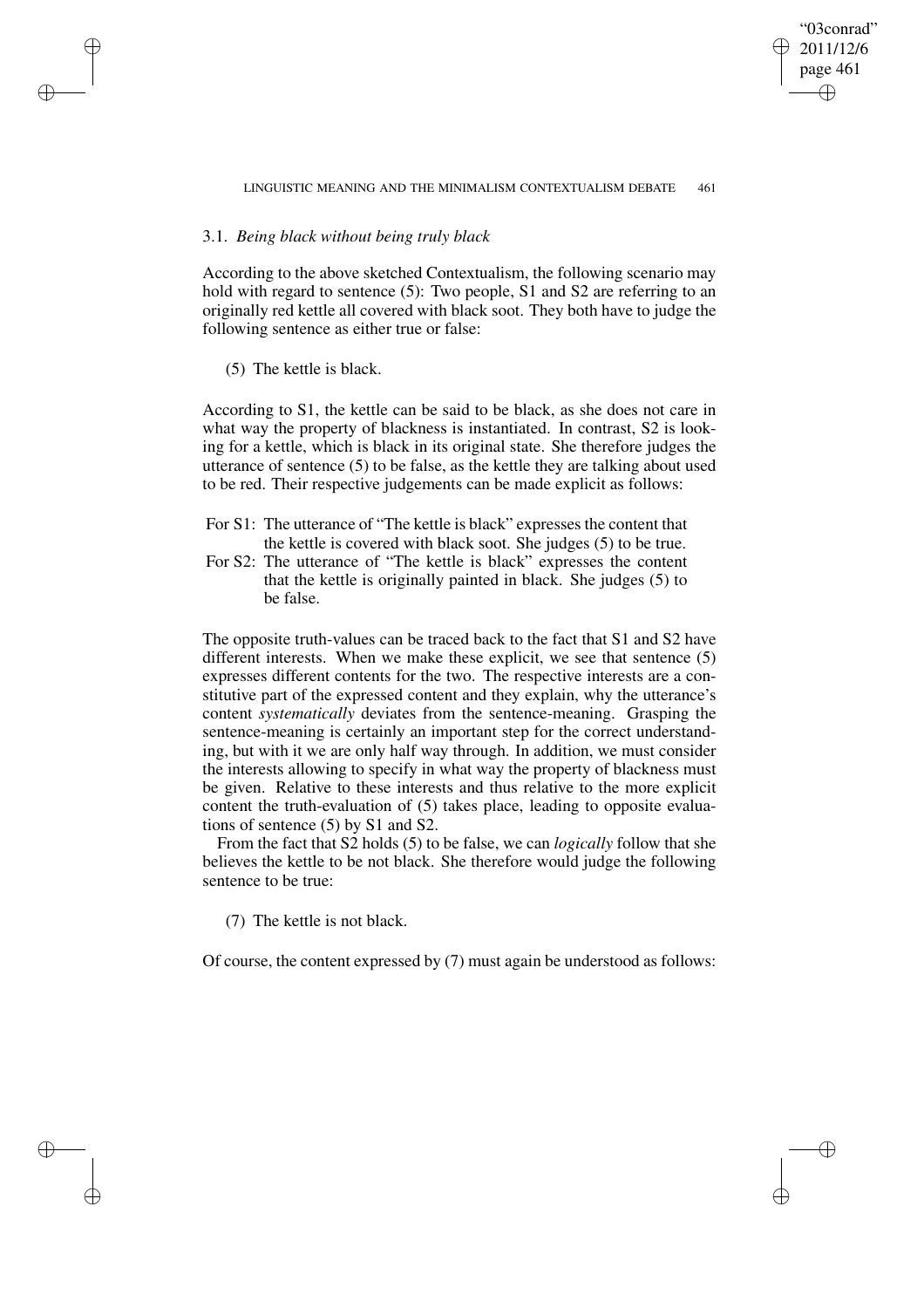# 2011/12/6 page 462 ✐ ✐

✐

✐

"03conrad"

#### 462 SARAH-JANE CONRAD

For S2: The utterance of "The kettle is not black" expresses the content that the kettle is not originally painted in black. She judges (7) to be true.

The negation operates not simply on the predicate "black" but on the more explicit content. Therefore, sentence (5) and sentence (7) only seemingly contradict each other. The contradiction holds only with regard to the wording of the sentences (5) and (7). This masks however the actual content expressed by (5) and (7) for S1 and S2 respectively. These contents do not contradict each other.

Because of her interests and our knowledge that the kettle used to be originally red, we can further assume that S2 would judge the following sentence to be true:

(8) The kettle is red.

Again, we must not conclude that S1 and S2 entertain incompatible believes by holding, on the one hand, the kettle to be black, and on the other, the kettle to be red. The wording of sentences (5) and (8) again hides the actual content expressed by the two sentences for S1 and S2, including information about their interests. If we make these explicit and add them to the content expressed, the contradiction simply disappears. For S2 and (8), the actual content is as follows.

For S2: The utterance of "The kettle is red" expresses the content that the kettle is originally painted in red. She judges (8) to be true.

Utterance content has clear priority over linguistically determined content for Contextualism. This very fact makes apparent logical contradictions and epistemic incompatibilities disappear. Ultimately, the correct reading of an uttered sentence can only be given relative to a context. Any type of linguistic meaning must be interpreted relative to a context and the varying truthconditions are to be explained by the varying contexts. However, in all these cases the linguistic input, i.e. the meaning, remains the same. Yet, given the priority of utterance content over linguistic content, we must ask what linguistic meaning contributes to the overall picture Contextualism presents of the relationship between sentence meaning and utterance content. For example, what does the linguistic meaning of "black" detached from any context consist in, given the overwhelming role of context?

✐

✐

✐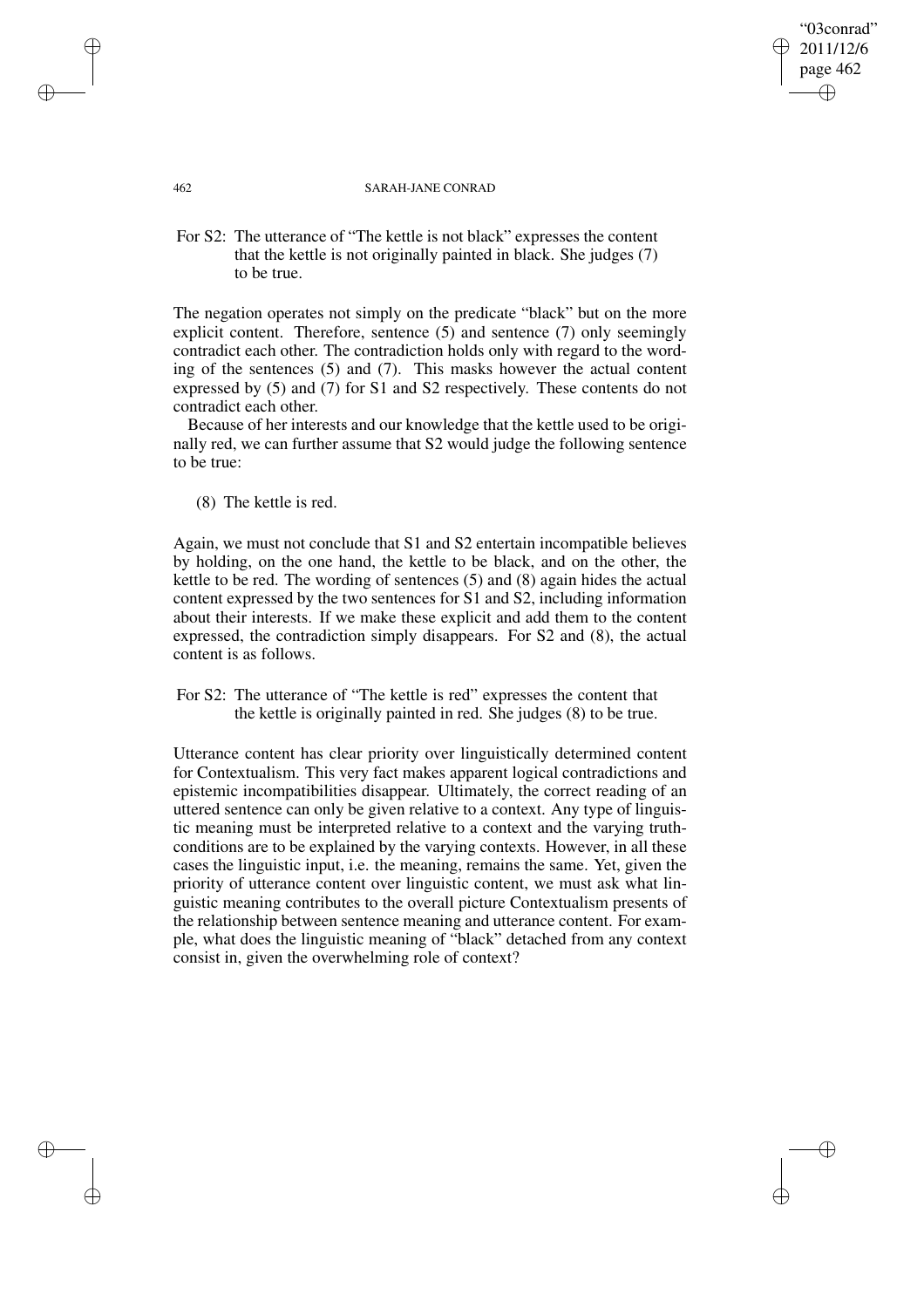"03conrad" 2011/12/6 page 463

✐

✐

✐

✐

### 3.2. *The puzzle about linguistic meaning*

✐

✐

✐

✐

We may assume that the linguistic meaning is some kind of abstraction of different usages of the word "black" by which one triesto grasp some general and stable content underlying the different applications of the expression. Of course, the general idea of blackness is not very informative (Travis, 1997, p. 93), but the stability claimed for the linguistic meaning of an expression certainly contrasts with the overall context-sensitivity-thesis.

Now, because the linguistic meaning has to be necessarily interpreted relative to some context, it becomes difficult to say what it consists in. Any explanation will be contextualized. Consequently, Contextualism cannot provide any criteria for identifying the linguistic meaning. This makes it questionable, if it can assume the concept of linguistic meaning at all. The overall framework Contextualism suggests makes it difficult to make any positive claim about linguistic meaning. The more one accentuates the role of context, the less one is in the position to argue for a stable linguistic input.

## 3.2.1. *Linguistic meaning and contextualism's collapse*

The systematic consequences of this criticism are quite considerable, as any Contextualism thereby risks collapsing into *Eliminativism*, the most extreme articulation of the contextualists' position: Eliminativism denies linguistic meaning any systematic or explanatory role. This consequence seems to follow necessarily for any genuine Contextualism, which takes contextinfluence to be solely pragmatic, as the following argument confirms.

We have seen that Contextualism can explain away alleged contradiction and incompatible believes plausibly by making the actual content of an utterance explicit. However, with any logical judgement being contextualized according to the contextualists' thesis, we cannot build up a systematic theory of language and describe even very simple logical relationships holding in it. At first sight it may seem to be possible to defend the validity of the following logical relationship between a specific term (P1) and one of its respective general terms (C1):

(P1) x is round  $(C1)$  x has a shape

We cannot, however, conclude from a premise such as (P2) "x is black" to  $(C2)$  "x is black":

(P2) x is black

(C2) x is black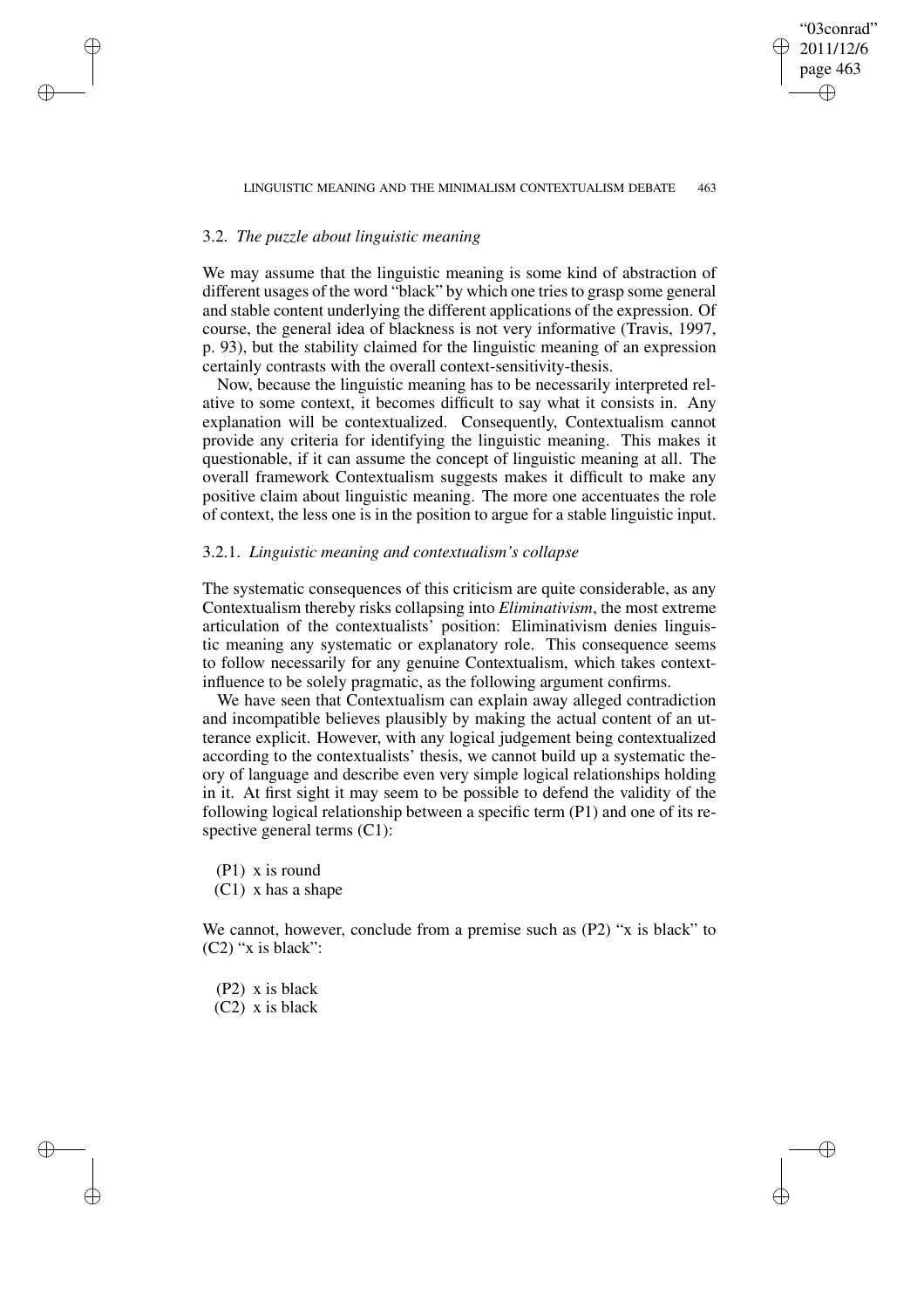"03conrad" 2011/12/6 page 464 ✐ ✐

✐

✐

#### 464 SARAH-JANE CONRAD

The conclusion (C2) is simply a non-sequitur within the contextualists' framework. Depending on whether we interpret "x is black" as either "painted originally in black" or "covered with black soot", we may follow from (P2) either "x is black" or "x is not black". The fact that it is not possible to construe the above mentioned logical relationship corroborates our reservations that the linguistic meaning of "black" cannot be grasped. If we can conclude from "x is black" to "x is black" and its contrary, we may further raise the question what stable linguistic content could support this conclusion.<sup>4</sup> Such a linguistic input need to be very minimal and the only one I can think of is that "black" means some particular colour, without further specifying what colour it actually is.

Thus, if we follow the contextualists' recipe, we simply lose the possibility of specifying the meaning of specific terms at all, as we can only provide very general information related to the respective generic term and its instantiation. And even this seems doubtful. Actually, we find ourselves caught on a slippery slope: We may suspect that the very same problem we have just seen with "black" will turn up again when it comes to specifying the meaning of the general term "colour". The meaning of the generic term will have to be contextualized in very different ways, making it again difficult to specify its stable meaning. This makes it doubtful that the logical relationship between  $(P3)$  and  $(C3)$  actually holds:

(P3) x is a colour (C3) x is a colour

If no such logical relationship can be construed, we lose the very possibility of construing a systematic theory of language.

### 3.2.2. *Contextualisms' dilemma and a diagnosis*

In order to prevent the collapse into Eliminativism, Contextualism must put forward a substantial claim concerning the linguistic meaning of any linguistic item. However, the more information one associates with the linguistic meaning allowing to support the conclusions to  $(C1)$ ,  $(C2)$  and to  $(C3)$ , the less plausible it becomes to assume that meaning is not sufficient for determining the truth-conditions. Consequently, the phenomena described by

✐

✐

✐

<sup>&</sup>lt;sup>4</sup> Imhof (2006) draws the same conclusions for John Searle's semantic content (Searle, 1978 & 1980), while MacFarlane's Non-Indexical Contextualism aims at preventing this very conclusion by taking the meaning of any word to be context-invariant; see MacFarlane (2005, pp. 202–215 & 2007, pp. 241–244).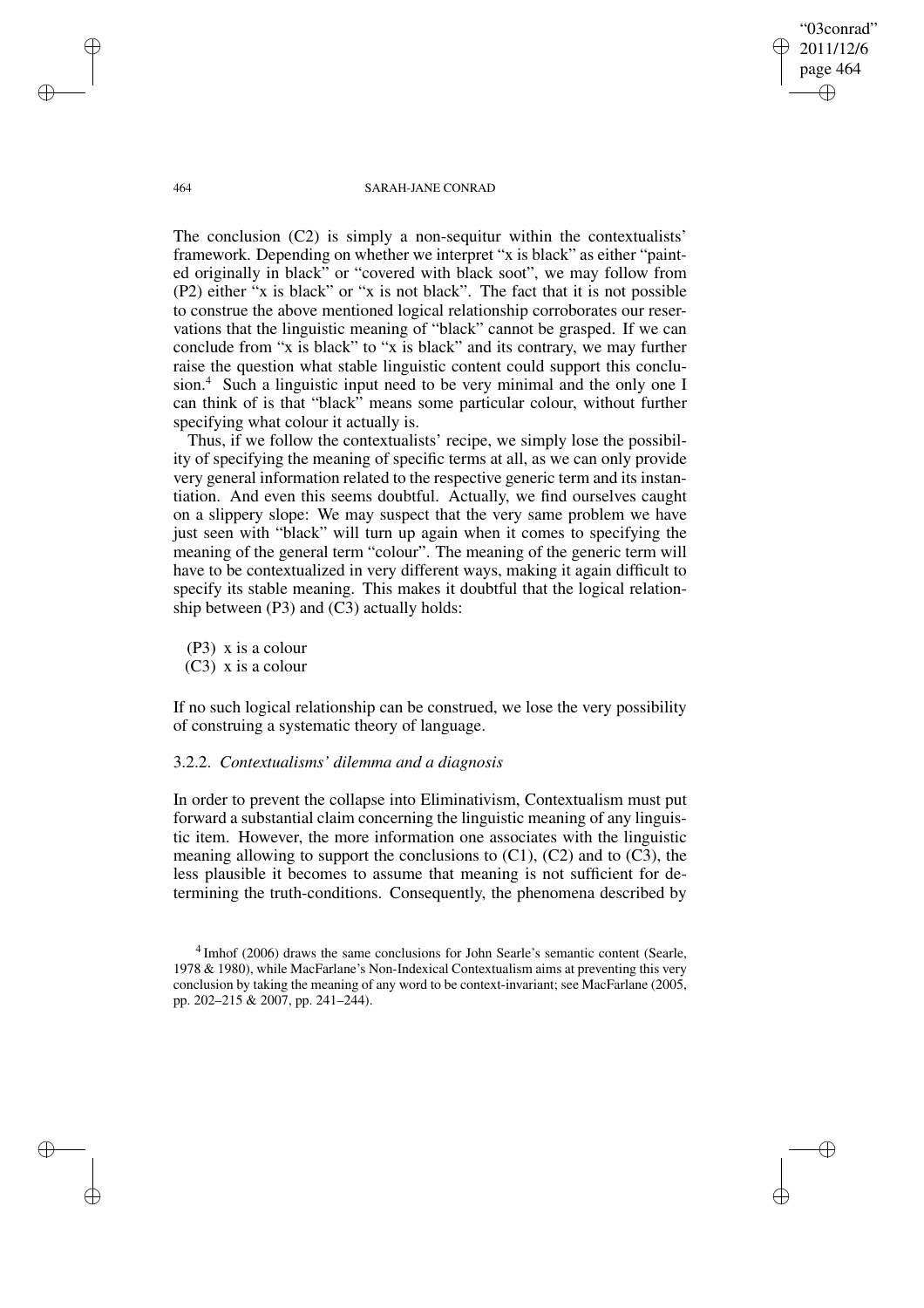✐

#### LINGUISTIC MEANING AND THE MINIMALISM CONTEXTUALISM DEBATE 465

✐

✐

✐

✐

Contextualism would then appear to be the simple result of a very commonly entertained practice of elliptical talk in everyday life, possible because of the potent mechanisms of communication, as many Minimalists have already pointed out (Bach, 1997, p. 128 & 2005, p. 26; Borg, 2004, pp. 259–266; Cappelen & Lepore, 2005, pp. 190–208). Since Grice, this is certainly a commonplace (Grice, 1975, pp. 26–31). Such an assumption seems very plausible as the English vocabulary allows distinguishing very different types of being black or being round and we may associate strict standards of application with any of them. Neglecting these subtleties in communication is simply a matter of convenience.

Contextualism seems to be trapped in a genuine dilemma: Either it holds on to the thesis that linguistic meaning is insufficient to determine truthcondition, by which Contextualism has to give up the concept of linguistic meaning altogether, or it puts forward a substantial claim with regard to linguistic meaning, making it doubtful that the thesis of universal or principle semantic underdeterminacy can be defended. This conclusion certainly depends upon Contextualism being interpreted as a universal claim. But as we have already mentioned right at the beginning of this paper, Contextualism loses much of his threatening force if it is interpreted as an existential claim.

It is worth mentioning that Contextualism's portrayal of semantic incompleteness does not correspond with other types of context-sensitivity, familiar from indexicals or demonstratives. According to the traditional picture, meaning either directly leads to the property described or it provides quite distinct information allowing to identify the object delivered by context without further ado. Contextualists, however, seem to assume another type of unspecificity, namely that meaning fails to give important information concerning the object and its properties. Meaning shows us, so to say, only the half way through. All other information is provided by the pragmatic context. This catapults us in some kind of a semantically motivated indeterminacy of reference.

As we have seen, this picture must be, at some point, mistaken, because the interpretation implies clear inconsistencies, making the concept of linguistic meaning obsolete and depriving a theory of language from its basis. Eventually the universally semantic underdeterminacy is nothing more than an equivocation with regard to truth-conditions, as contextualists simply have other requirements. Their concerns are not so much linguistic meaning itself and its effectiveness for determining truth-conditions, but the interplay between language, communication and understanding. Contextualism, as I have mentioned at the very beginning of this paper, clearly focus on the usage of language for communicative purposes. Yet, instead of referring to this phenomenon under the name of truth-conditions, it would be simpler to call them standards of (communicative) adequacy.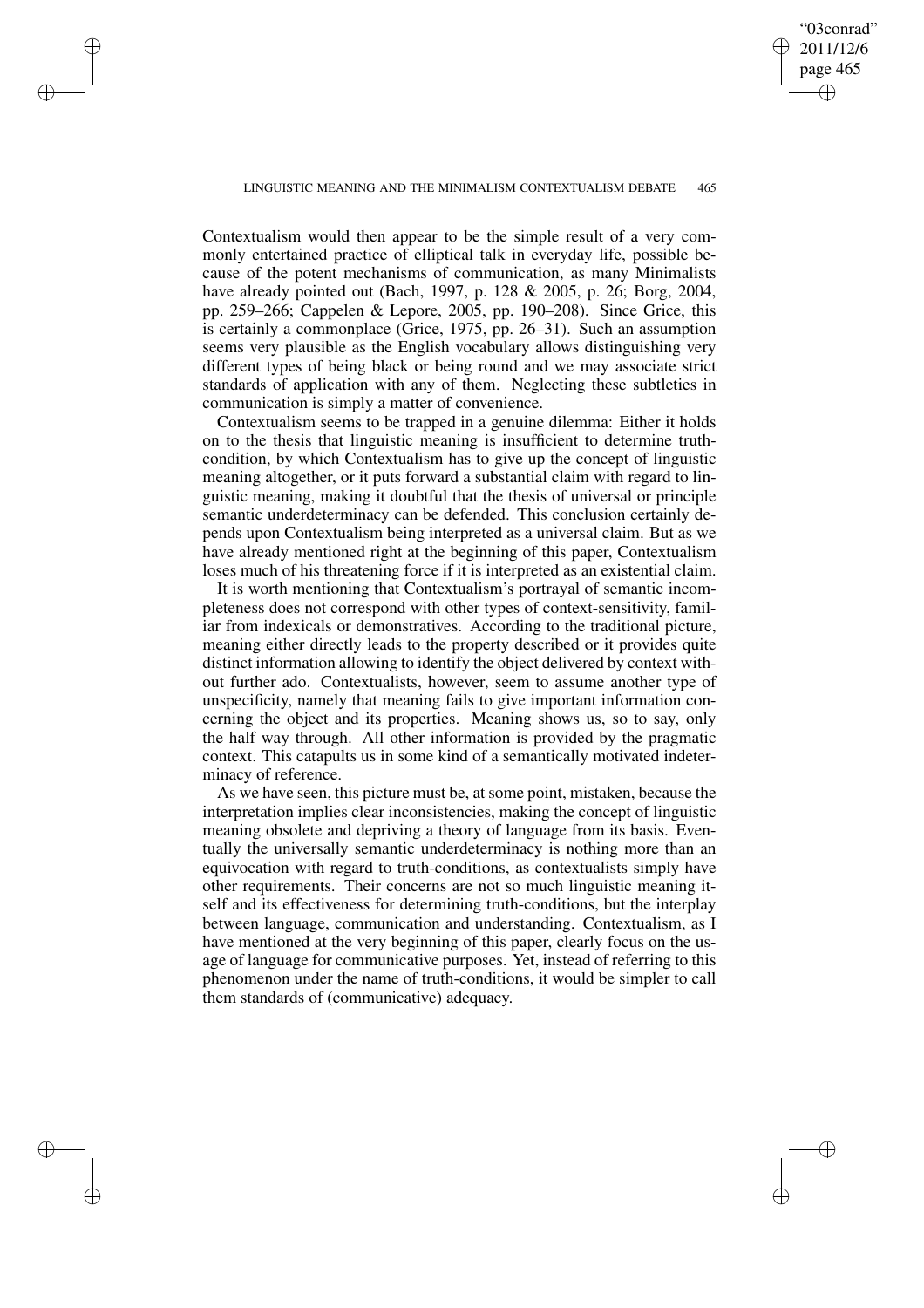"03conrad" 2011/12/6 page 466 ✐ ✐

✐

✐

#### 466 SARAH-JANE CONRAD

## 4. *Conclusion*

We may sum up as follow: The thesis of universal semantic underdeterminacy with regard to truth-conditions of uttered sentences highly depends upon the assumption that linguistic meaning is not informative. This deprives Contextualism from providing a substantial account for linguistic meaning, as no criteria of identification can be provided. The question what "black" or any other word means turns out to be unanswerable and simply makes no sense. Contextualism thereby risks collapsing into Eliminativism. In order to avoid this threat, Contextualism has to make more substantial claims with regard to linguistic meaning. This, in turn, makes it doubtful if linguistic meaning is really not capable of determining the truth-conditions of a sentence. All the more as the very project of determining a systematic theory of language depends upon such an assumption. Otherwise, it becomes difficult to indicate any logical implications valid within this theoretical construal.

Yet, some positive conclusions can be drawn from the above mentioned dilemma for linguistic meaning and the question, what it must contribute to sentence meaning, if we do not want to give the concept up altogether. The above dilemma can be considered as some kind of test. It helps to check if in case of an alleged semantic underdeterminacy, the linguistic meaning of a word still contains enough information, so we can give a positive account for it. If not, something must be wrong with the underdeterminacy thesis. We can directly apply this test for the above cited examples: While it is difficult to make sense of words such as "have nothing to wear", "to have breakfast" if we assume the semantic-underdeterminacy thesis to be correct, predicates such as "tall" still give us concrete information concerning the property in question, indicating that the body height must be evaluated. Simply the relevant class of comparison needs to be specified in addition and thus must be provided by context. The predicate "ready" also describes the property concisely, leaving it open, however, what state exactly can be so described. We find different solutions how to cope with these problems and they are to me all attractive and effective. The only thing one must check is if these accounts all operate with a consistent concept of truth-conditions, namely a genuine semantic one. However, I will leave that point open until another day. 5

<sup>5</sup> Special thanks to Silvan Imhof, Nathalie Lötscher and Klaus Petrus. This work has been supported by the Swiss National Science Foundation (PP0011–114812).

✐

✐

✐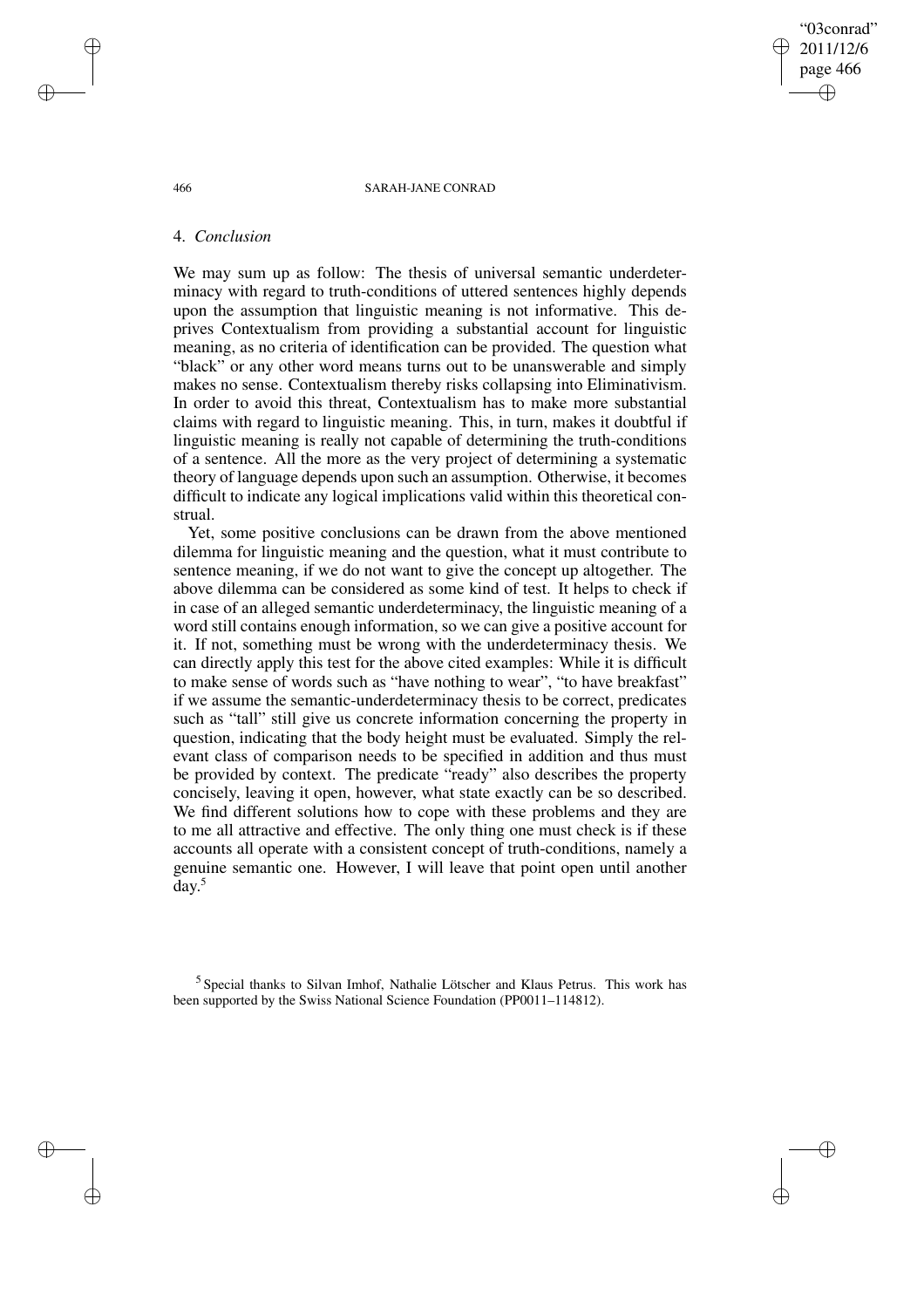✐

#### LINGUISTIC MEANING AND THE MINIMALISM CONTEXTUALISM DEBATE 467

✐

✐

✐

✐

Bern University Switzerland

E-mail: sarah-jane.conrad@philo.unibe.ch

# **REFERENCES**

Bach, K. (1994). Conversational Implicitures. *Mind and Language* 9(2), pp. 124–162.

Bach, K. (1997). The Semantics-Pragmatics Distinction: What it is and Why it Matters. *Linguistische Berichte* 8 (Special issue), pp. 33–50.

Bach, K. (2005). Context *ex Machina*. In Z.G. Szabò (Ed.), *Semantics versus Pragmatics* (pp. 15–44). Oxford: Oxford University Press.

Bach, K. (2006). The Excluded Middle: Semantic Minimalism without Minimal Propositions. *Philosophy and Phenomenological Research* 73(2), pp. 435–442.

Barwise, J. & Perry, J. (1983). *Situations and Attitudes.* Cambridge: MIT Press.

Bezuidenhout, A. (2002). Truth-Conditional Pragmatics. *Noûs* 36(16), pp. 105–134. doi 10.1111/1468-0068.36.s16.5.

- Borg, E. (2004a). *Minimal Semantics.* Oxford: Oxford University Press.
- Borg, E. (2004b). Saying What You Mean: Unarticulated Constituents and Communication. In R. Elugardo & R. Stainton (Eds.), *Ellipsis and Nonsentential Speech* (pp. 237–262). Dordrecht: Kluwer.
- Borg, E. (2007). Minimalism versus Contextualism in Semantics. In G. Preyer & G. Peter (Eds.), *Context-sensitivity and Semantic Minimalism* (pp. 339–359). Oxford: Oxford University Press.
- Cappelen, H. & Lepore, E. (2005). *Insensitive Semantics.* Oxford: Blackwell.
- Carston, R. (2002). *Thoughts and Utterances.* Oxford: Blackwell.
- Carston, R. (2008). Linguistic Communication and the Semantics/Pragmatics Distinction. *Synthese* 165, 321–345. doi 10.1007/s11229-007-9191- 8.

Corazza, E. & Dokic J. (2007). Sense and Insensibility Or Where Minimalism Meets Contextualism (pp. 169–193). In G. Preyer & G. Peter. (Eds.), *Context-sensitivity & Semantic Minimalism.* Oxford: Oxford University Press.

- Grice, H.P. (1975). Logic and Conversation. In H.P. Grice (1989), *Studies in the Way of Words* (pp. 21–40). Cambridge: Harvard UP.
- Heck, R. (2001). Do Demonstratives have Senses? *Philosophers' Imprint* 2(2), pp. 1–33.
- Imhof, S. (2006). Literal Meaning. Retrieved January 10, 2008 from meaning.ch. Web-Site: http://www.meaning.ch/content/view/101/.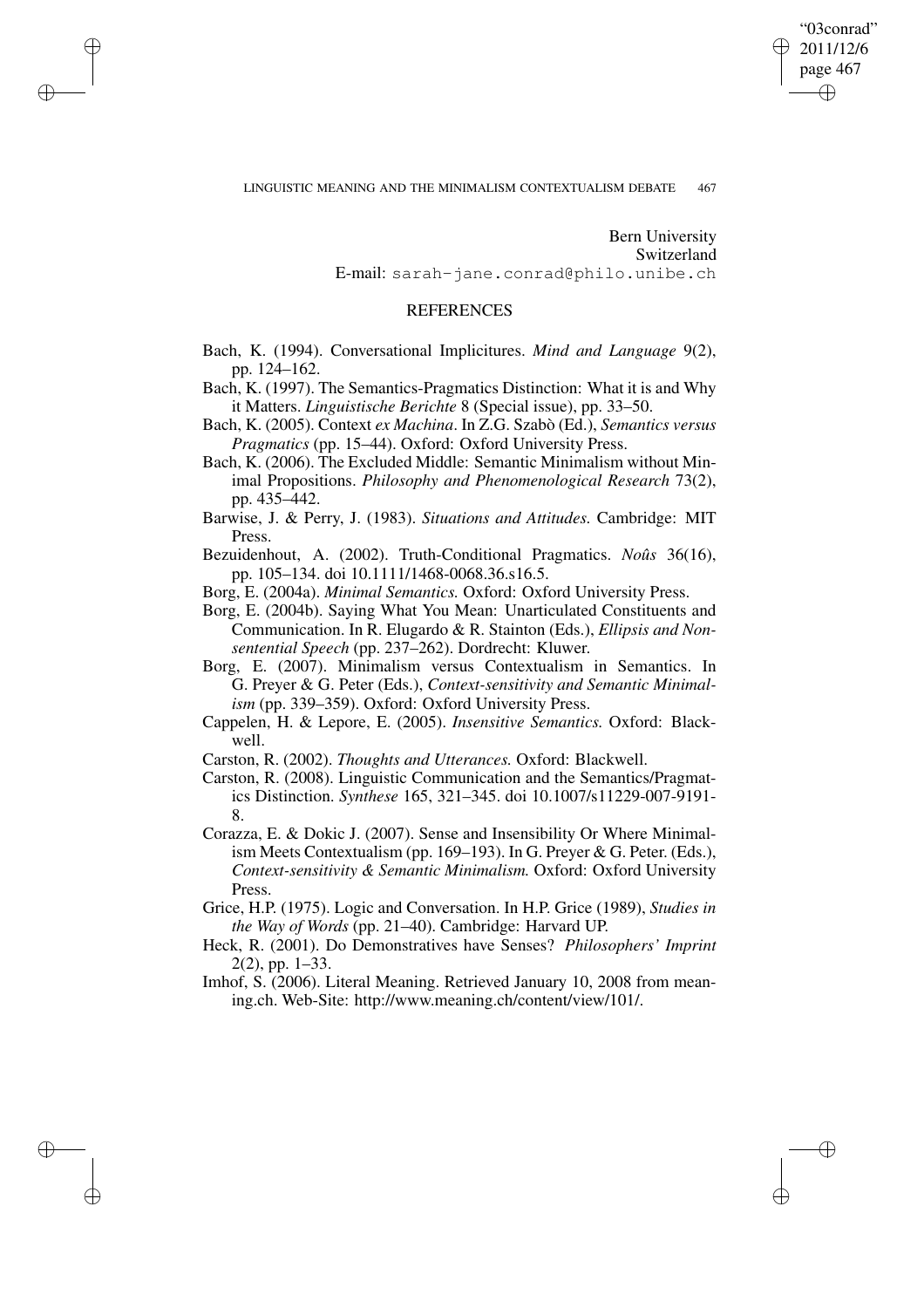### "03conrad" 2011/12/6 page 468 ✐ ✐

✐

✐

### 468 SARAH-JANE CONRAD

- Kaplan, D. (1989). Demonstratives/Afterthoughts. In J. Almog, J. Perry & H. Wettstein (Eds.), *Themes from Kaplan* (pp. 481–614). Oxford: Oxford University Press.
- Kölbel, M. (2002). *Truth Without Objectivity.* London: Routledge.
- Korta, K. & Perry, J. (2007). Radical Minimalism, Moderate Contextualism. In G. Preyer & G. Peter. (Eds.), *Context-sensitivity & Semantic Minimalism* (pp. 94–111). Oxford: Oxford University Press.
- MacFarlane, J. (2005). Assessment Sensitivity of Knowledge Attributions. In T. Gendler & J. Hawthorne (Eds.), *Oxford Studies in Epistemology* 1 (pp. 197–233). Oxford: Oxford University Press.
- MacFarlane, J. (2007). Semantic Minimalism and Nonindexical Contextualism. In G. Preyer & G. Peter (Eds.), *Context-sensitivity and Semantic Minimalism* (pp. 240–250). Oxford: Oxford University Press.
- Predelli, S. (2005). Painted Leaves, Context, and Semantic Analysis. *Linguistics & Philosophy* 28(3), pp. 351–374. doi 10.1007/s10988-004- 6136-2.
- Recanati, F. (1989). The Pragmatics of What is Said. *Mind & Language* 4(4), pp. 294–328.
- Recanati, F. (2001). What Is Said. *Synthese* 128(1–2), pp. 75–91.
- Recanati, F. (2002). Unarticulated Constituents. *Linguistics and Philosophy* 25(3), pp. 299–345. doi 10.1023/A:1015267930510.
- Recanati, F. (2004). *Literal Meaning.* Cambridge: Cambridge University Press.
- Recanati, F. (2005). Literalism and Contextualism: Some Varieties. In G. Preyer & G. Peter (Eds.), *Contextualism in Philosophy* (pp. 171– 196). Oxford: Clarendon Press.
- Recanati, F. (2007). *Perspectival Thought.* Oxford: Oxford University Press.
- Searle, J.R. (1978). Literal Meaning. *Erkenntnis*, 13(2), pp. 207–224. doi 10.1007/BF00160894.
- Searle, J.R. (1980). The Background of Meaning. In: J. Searle, F. Kiefer & M. Bierwisch (Eds.), *Speech Act Theory and Pragmatics.* Dordrecht: Reidel, pp. 221–32.
- Sperber, D. & Wilson, D. (1986). *Relevance*. Cambridge: Harvard University Press.
- Stanley, J. (2000). Context and Logical Form. *Linguistics and Philosophy* 23(4), pp. 391–434. doi 10.1023/A:1005599312747.
- Stanley, J. (2002). Nominal Restriction. In G. Peter (Ed.), *Logical Form and Language* (pp. 365–388). Oxford: Oxford University Press.
- Travis, C. (1985). On What is Strictly Speaking True. *Canadian Journal of Philosophy* 15(22), pp. 187–229.
- Travis, C. (1996). Meaning's Role in Truth. *Mind* 105(419), pp. 451–466. doi 10.1093/mind/105.419.451.

✐

✐

✐